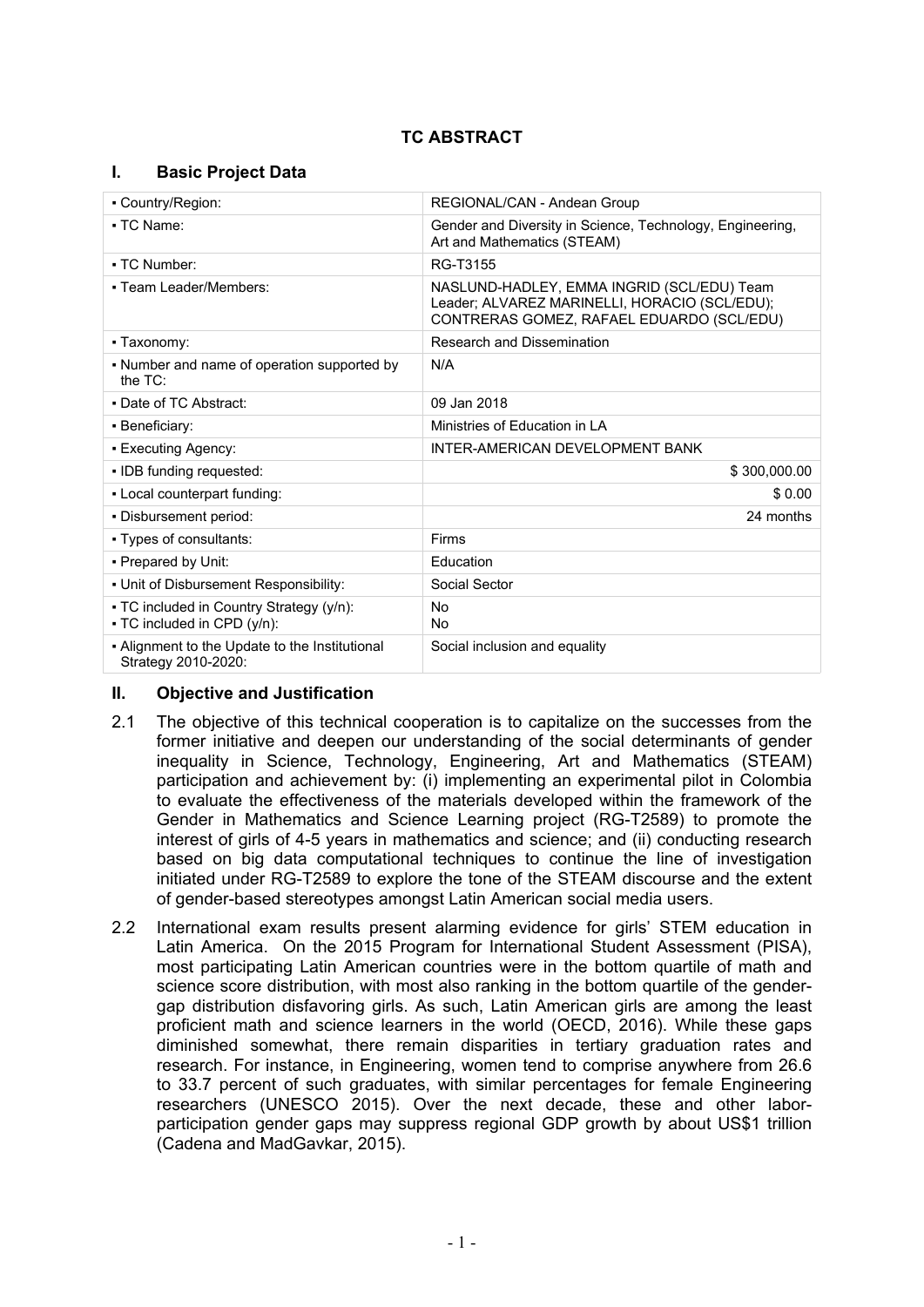- 2.3 These disparities are tied to gender differences in STEM attitudes, where girls experience more math anxiety than boys, as was the case in the 2012 PISA (CIMA 2016). Math anxiety negatively influences test performance and eventually stifles propensity to participate in STEM professions (Ashcraft and Krause 2007; Casad, Hale and Wachs 2015). Gender biased interactions between care-takers and students may explain attitude differences, as they reinforce stereotypes that boys are better at STEM than girls (Beilock & Maloney 2010; Hembree 1990). Ultimately, girls are disadvantaged by differences in socialization as their interactions negatively influence STEM identity formation (Ashcraft & Kirk, 2001). These gaps are more severe for afrodescendent and indigenous girls (Riegle-Crumb & Humphries, 2012; Atal, Nopo, & Winder, 2009) and vary depending on cultural characteristics (O'Brien, Blodorn, Adams, Hammer & Garcia, 2015), but little research exists for the Latin American context. The limited research supports findings that gender and ethnic stereotypes are population-dependent (Gonzalez, Blanton & Williams, 2002), but more research could improve STEM program design.
- 2.4 In response to these challenges, the IDB initiated the Gender in Math and Science Learning (GMSL) project (RG-T2589) in 2015 to enhance girls' STEM learning and participation. Among these, it created: (i) a research-based curriculum that appeals to girls, (ii) 18 Pequeñas Aventureras webisodes where Lola, a Sesame Workshop (SW) puppet, introduces girls to female STEM role-models, (iii) three SW public announcements encouraging GMSL participation, (iv) social media content promoting gender equity in STEM, (v) 5 E-books addressing gender and STEM issues and (vi) other informational materials. In collaboration with the Office of the President, the campaign launched in Mexico in 2017 and is expected to benefit nearly 40,000 children by 2018. The digital campaign has also been successful, with close to 2 million people accessing the material and over 30 media platforms reporting on the campaign.
- 2.5 The GMSL project also financed a Big Data analysis of Social Network STEM discourse in Latin America. The analysis showed that females are more likely than males to express affinity to negative STEM attitudes and that female STEM rolemodels presence in Latin America social media is very low. The few positive mentions of female STEM participation came from networks dedicated to this cause, while male STEM role-models were overrepresented in social media news and content.

### **III. Description of Activities and Outputs**

3.1 In line with its objectives, this operation consists of two components. First, the TC will finance the piloting of the Pequeñas Aventureras materials created through RG-T2589 to assess how they affect preschoolers in Cali, Colombia. Research questions that will be explored include but are not limited to: Do the materials help diminish gender stereotypes about STEM? How does Pequeñas Aventureras impact parents' gender stereotypes? Are there differential effects for double-disadvantaged students (afrodescendent/indigenous and female)? Do double-disadvantaged students benefit from targeted treatment? The pilot will be conducted as a student level randomized control trial (RCT) stratified to measure impact on afro-descendant and indigenous populations in this region. Preschoolers and their parents will be assigned to one of three possible situations. First, a control group which will receive the status-quo access to preschool education (Group I). Second, there will be a Gender and STEM arm (Group II) where participants will benefit from education using the Pequeñas Aventureras curriculum. Third, there will be a Gender and Diversity arm (Group III) where participants will also benefit from exposure to local afro-descendent and indigenous STEM role models. The TC will extend the analysis of social network discourse through enhanced Big Data methodologies and improved natural language processing (NLP) algorithms with the intent of accentuating understanding of how STEAM topics are perceived differently by gender, race and indigenous identity. This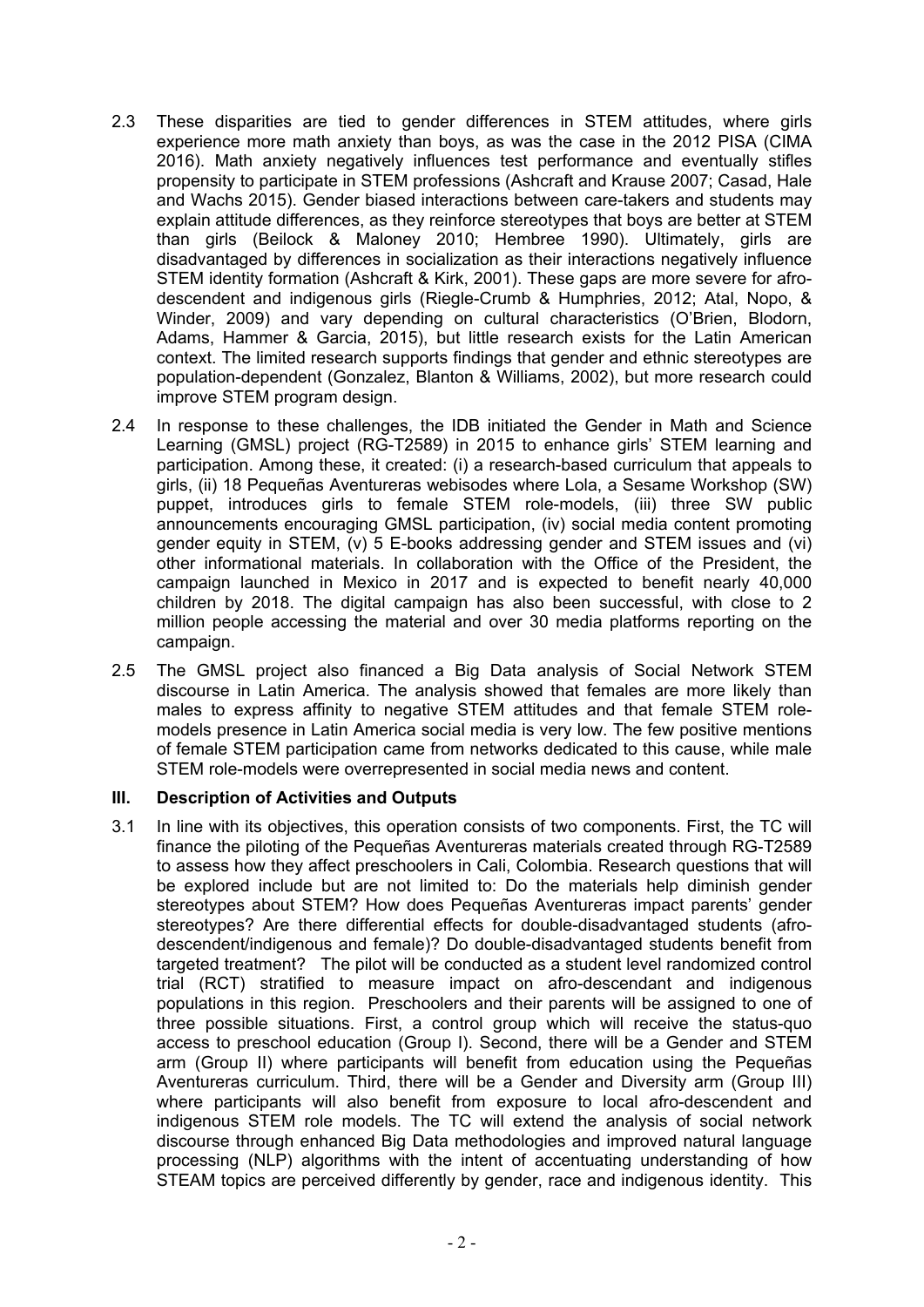analysis will also identify mechanisms which perpetuate social stereotypes regarding girls' participation in STEAM learning by tracking the promulgation of stereotypes through different populations. The extension of this analysis will require the development of sophisticated Application Program Interfaces (API) and sociologically informed NLP algorithms that allow the team to harvest and analyze information from dynamic and voluminous social network data.

- 3.2 **Component I: Pequeñas Aventureras Pilot.** Pilot Pequeñas Aventureras materials (RG-T2589) to assess effectiveness in Cali, Colombia. The pilot will be a randomized control trial (RCT) stratified to assess impact on afro-descendent and indigenous students. The control group will receive status-quo education (Group I), while treatment group will benefit from Pequeñas Aventureras lessons (Group II). A second treatment group (Group III) will learn from program materials and be exposed to afrodescendent or indigenous role-models.
- 3.3 **Component II: Social Network Analysis.** Extend the social network analysis of STEM discourse using Big Data methodologies to acquire a deeper understanding of how STEAM topics are perceived differently by gender, race and indigenous identity throughout the region. Additionally, the analysis will be conducted in countries where there are no gender gaps in STEM outcomes and those with high a Gender Development Index to understand how STEM perceptions are associated with different outcomes.

### **IV. Budget**

#### **Indicative Budget**

| <b>Activity/Component</b>     | <b>IDB/Fund Funding</b> | <b>Counterpart Funding</b> | <b>Total Funding</b> |
|-------------------------------|-------------------------|----------------------------|----------------------|
| Pequeñas Aventureras<br>Pilot | \$250,000.00            | \$0.00                     | \$250,000.00         |
| Social Network Analysis       | \$50,000.00             | \$0.00                     | \$50,000.00          |

### **V. Executing Agency and Execution Structure**

- 5.1 The project will be Bank executed. The Bank will be responsible for all aspects of project management, including the administration of resources, and the contracting of specialized consulting services in accordance with Bank policies and procedures. The Bank has the appropriate systems, administrative capacity and expertise in the area to be able to carry out the selection and hiring of quality consulting services.
- 5.2 Consistent with the Policy for the Selection and Contracting of Consulting Firms for Bank-Executed Operational Work (GN-2765-1), resources from Component I will be used to directly contract Sesame Workshop for the implementation of the treatment in Groups II and III. Sesame Workshop is a non-profit organization, legally constituted in the United States. Sesame Workshop has produced several educational children's programs, including Sesame Street that has been televised internationally. Sesame workshop was contracted to develop the educational materials for Pequeñas Aventureras (RG-T2589), which are of high quality and have already reached approximately 2 million beneficiaries.
- 5.3 The Policy for the Selection and Contracting of Consulting Firms for Bank-Executed Operational Work (GN-2765-1) and the Operational Guidelines (GN-2765-3) allow for single source selection in: (a) cases where tasks represent a natural continuation of previous work carried out by the firm; and (b) for small assignments where the contract value is US\$100,000 or less. The direct contracting of Sesame Workshop complies with both criteria.